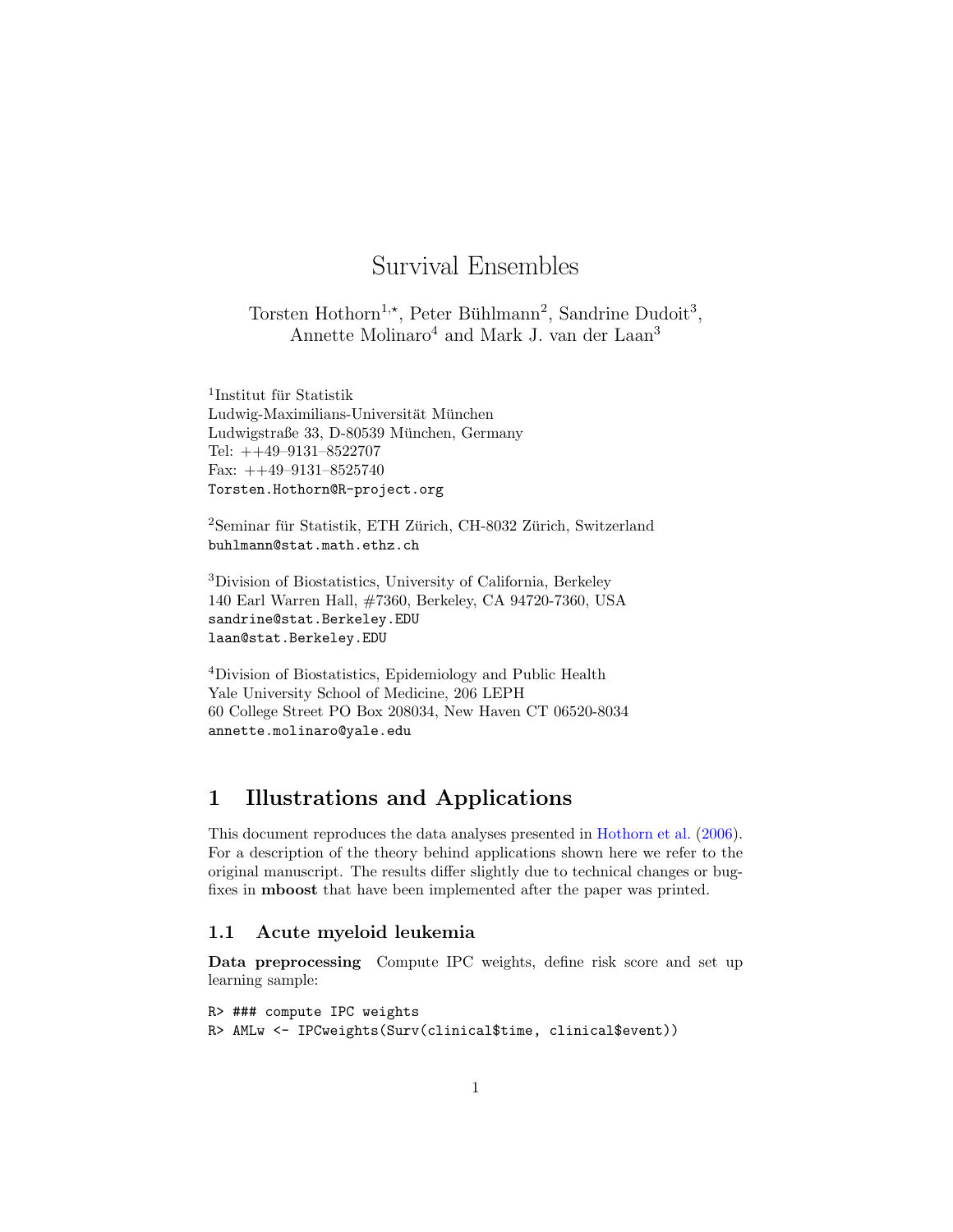```
R> ### risk score
R> risk <- rep(0, nrow(clinical))
R> rlev <- levels(clinical[, "Cytogenetic.group"])
R> risk[clinical[, "Cytogenetic.group"] %in% rlev[c(7,8,4)]] <- "low"
R> risk[clinical[, "Cytogenetic.group"] %in% rlev[c(5, 9)]] <- "intermediate"
R> risk[clinical[, "Cytogenetic.group"] %in% rlev[-c(4,5, 7,8,9)]] <- "high"
R> risk <- as.factor(risk)
R> ### set-up learning sample
R> AMLlearn <- cbind(clinical[, c("time", "Sex", "Age", "LDH", "WBC",
                             "FLT3.aberration.", "MLL.PTD", "Tx.Group.")],
                    risk = risk,
                    iexpressions[, colnames(iexpressions) %in% selgenes[["Clone.ID"]]])
R> cc <- complete.cases(AMLlearn)
R> AMLlearn \leq AMLlearn [AMLw > 0 & cc,]
R > AMLw < - AMLw[AMLw > 0 & cc]Model fitting Fit random forest for censored data
R> ### controls for tree growing
R> ctrl <- ctree_control(testtype = "Teststatistic",
                           teststat = "maximum", mincriterion = .1, minsplit = 5)
R> ### was: cforest_control(mincriterion = 0.1, mtry = 5, minsplit = 5, ntree = 250)
RR> ### fit random forest for censored data (warnings are OK here)
R> AMLrf <- cforest(log(time) \tilde{ } ., data = AMLlearn, control = ctrl,
                      weights = AMLw, mtry = 5, ntree = 250,
                      perturb = list(replace = TRUE, fraction = 0.632))
and L_2Boosting for censored data
R> AML12b <- glmboost(I(log(time)) \tilde{ } ., data = AMLlearn, weights = AMLw,
                         control = boost_countcol(mstop = 5000))Compute fitted values
R> ### restrict number of boosting iterations and inspect selected variables
R> AMLl2b <- AMLl2b[mstop(aic)]
R> cAML <- coef(AMLl2b)
R> cAML[abs(cAML) > 0]
   (Intercept) Age 0.5642932 0.0059785 -0.00562000.5642932 0.0059785MLL.PTDyes Tx.Group.AUTO Tx.Group.Ind
    -0.3153912 0.4542954 -2.1216104`IMAGE:145643` `IMAGE:345601` `IMAGE:377560`
     0.1062577 0.0043043 0.0275653
`IMAGE:2043415` `IMAGE:1584563` `IMAGE:347035`
     0.0550938 -0.0025929 -0.0084766`IMAGE:262695` `IMAGE:26418` `IMAGE:950479`
     0.0269555 0.0080214 0.0371741
```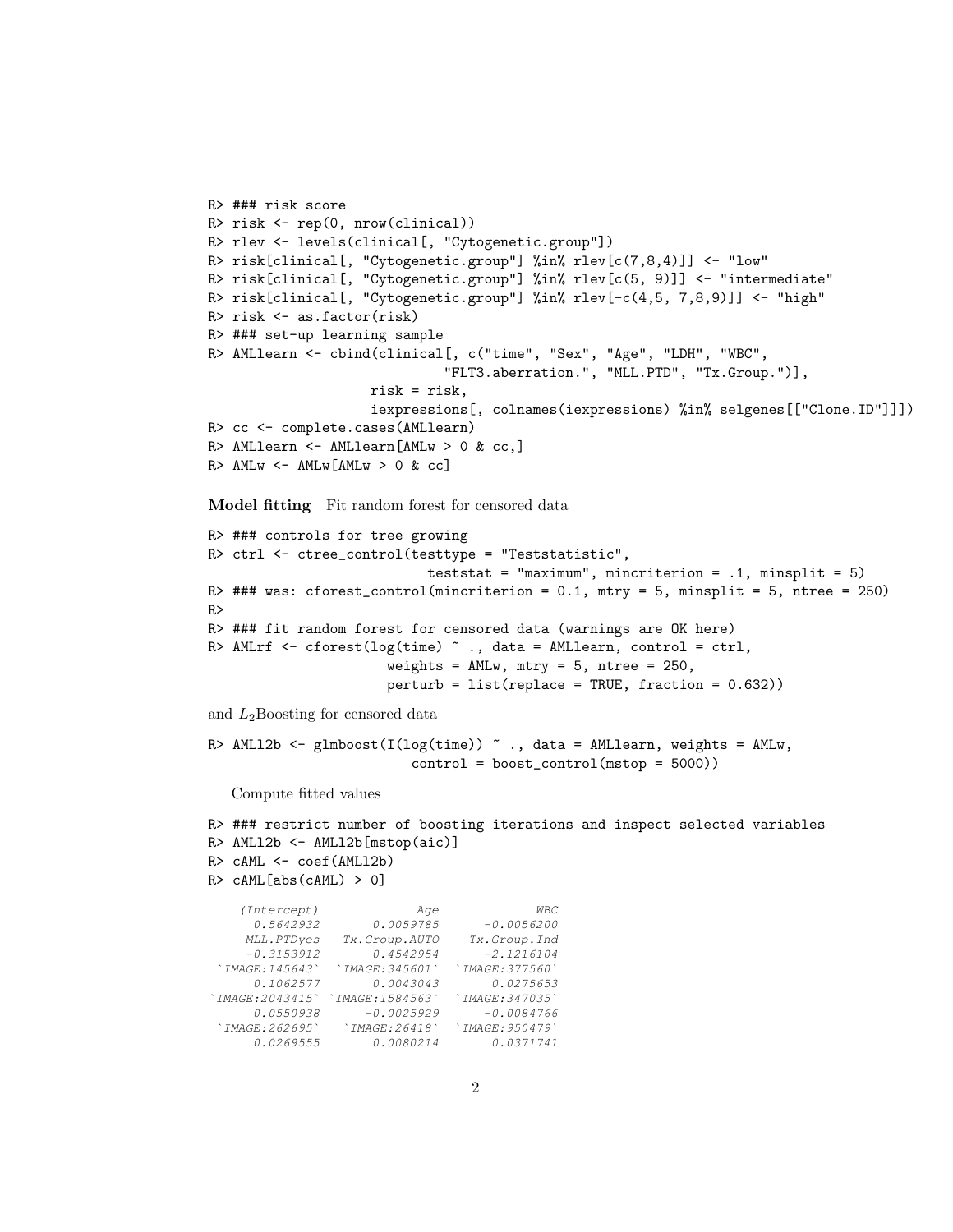R> ### AIC criterion R> plot(aic <- AIC(AMLl2b))



Figure 1: AIC criterion for AML data.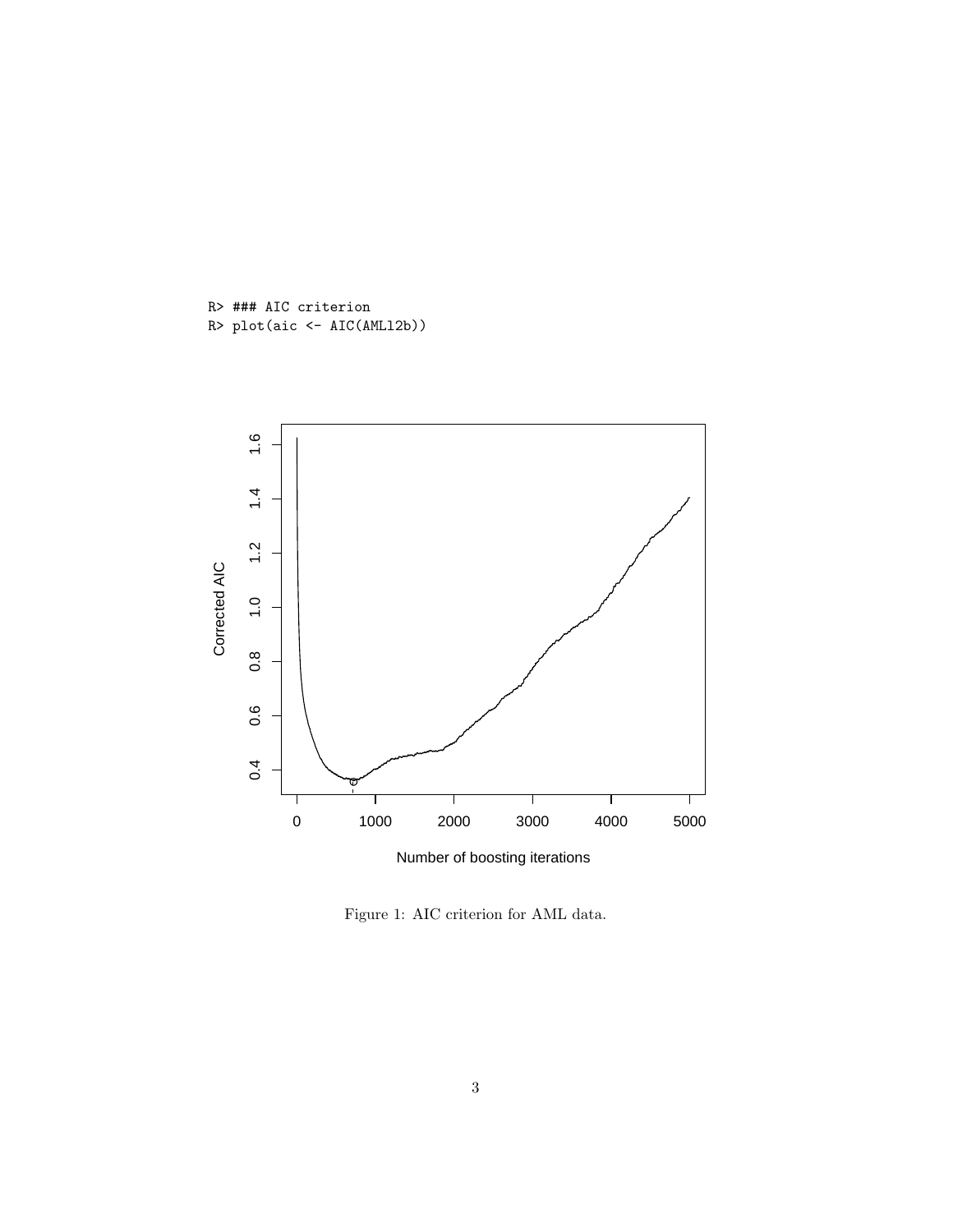```
`IMAGE:1534700` `IMAGE:1472689` `IMAGE:1526826`
     0.0283645 0.0225640 -0.0278373
`IMAGE:786302` `IMAGE:243614` `IMAGE:417884`
     0.0449326 -0.0566722 -0.0248869`IMAGE:1592006` `IMAGE:884333` `IMAGE:133273`
    -0.0355121 0.0128054 0.0257924
`IMAGE:950888` `IMAGE:809533` `IMAGE:49389`
    0.0348510 -0.0583489 0.1210483
`IMAGE:856174` `IMAGE:435036` `IMAGE:491751`
     0.0205370 0.0620215 0.1155506
`IMAGE:782835` `IMAGE:52930` `IMAGE:2545705`
    -0.1108508 -0.0245246 -0.0788422`IMAGE:756405` `IMAGE:129032` `IMAGE:1610168`
    0.0085293 -0.1158217 0.0137998
 `IMAGE:69002` `IMAGE:2019101` `IMAGE:1456160`
    -0.2793326 -0.0966590 -0.1041466`IMAGE:2566064` `IMAGE:565083` `IMAGE:843028`
                0.1875592 0.0698328
 `IMAGE:68794` `IMAGE:488505` `IMAGE:291756`
     0.0761390 0.2784632 0.0994879
`IMAGE:810801` `IMAGE:1702742` `IMAGE:380462`
    0.0465851 -0.0104549`IMAGE:154472` `IMAGE:302540` `IMAGE:135221`
   -0.1454724 0.0188789 -0.0366827`IMAGE:1567220`
    0.0485058
```

```
R> ### fitted values
```
R> AMLprf <- predict(AMLrf, newdata = AMLlearn) R> AMLpb <- predict(AMLl2b, newdata = AMLlearn)

#### 1.2 Node-positive breast cancer

Data preprocessing Compute IPC weights and set up learning sample:

```
R> ### attach data
R> data("GBSG2", package = "TH.data")
R> ### IPC weights
R> GBSG2w <- IPCweights(Surv(GBSG2$time, GBSG2$cens))
R> ### set-up learning sample
R> GBSG2learn <- cbind(GBSG2[,-which(names(GBSG2) %in% c("time", "cens"))],
                    ltime = log(GBSG2$time))
R> n <- nrow(GBSG2learn)
```
Model fitting

```
R> ### linear model
R> LMmod <- lm(ltime ~ . , data = GBSG2learn, weights = GBSG2w)
R> LMerisk <- sum((GBSG2learn$ltime - predict(LMmod))^2*GBSG2w) / n
R> ### regression tree
R> pos \leq GBSG2w > 0
```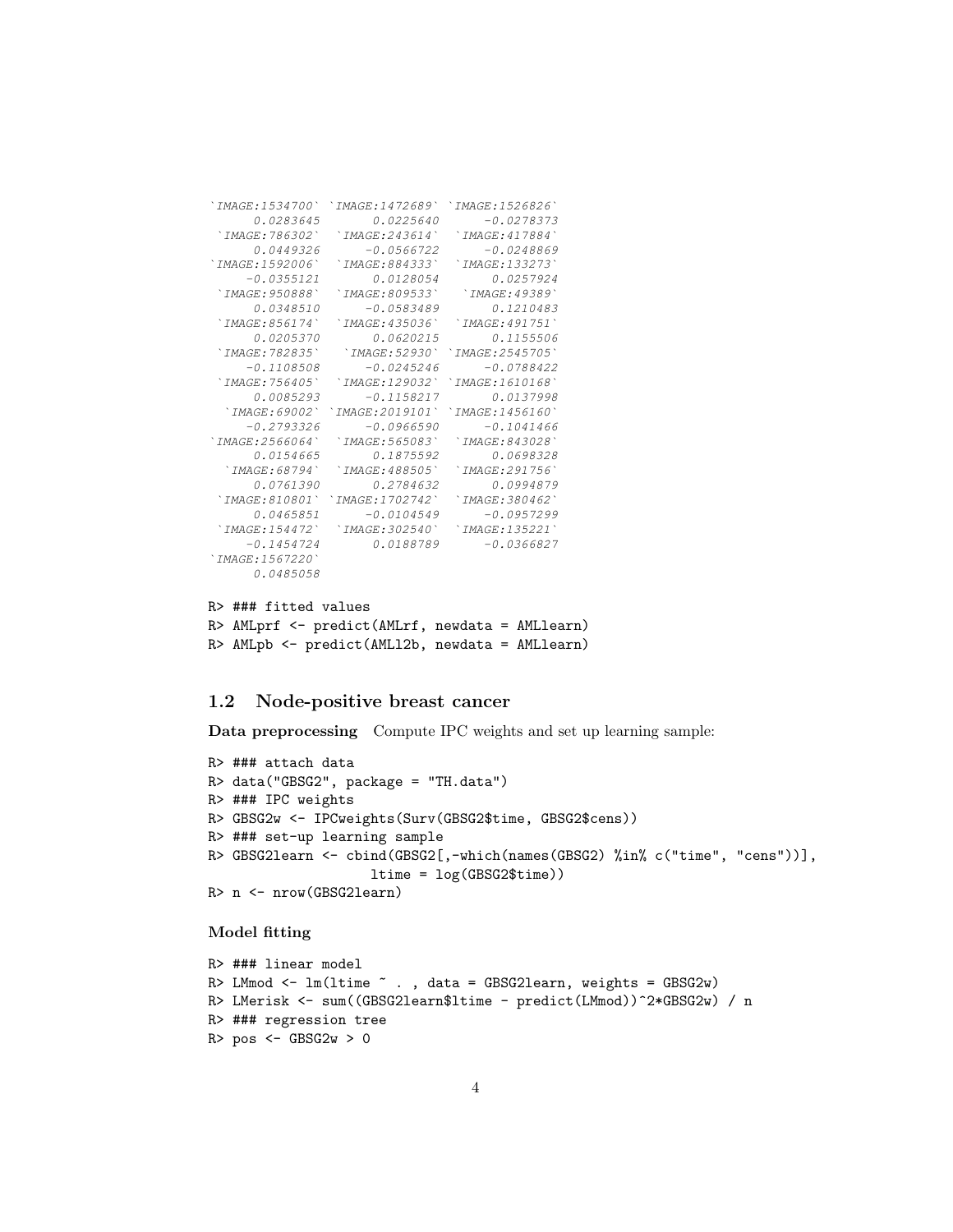

Figure 2: AML data: Reproduction of Figure 1.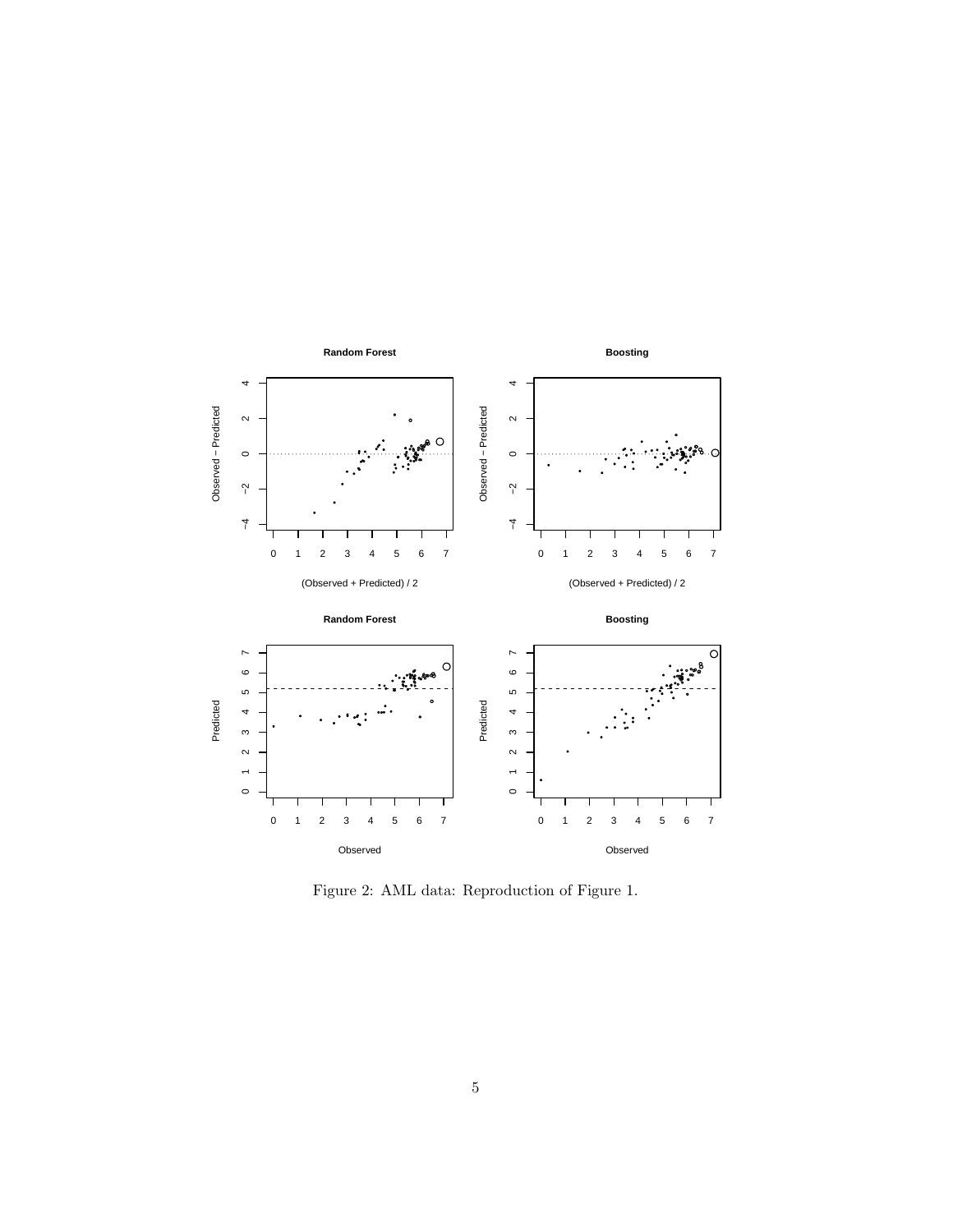```
R> TRmod <- rpart(ltime \tilde{ } ., data = GBSG21earn, weights = GBSG2w,
                    subset = pos)
R> TRerisk <- sum((GBSG2learn$ltime[pos] - predict(TRmod))^2*GBSG2w[pos]) / n
R> ### tree controls
R> ctrl <- ctree_control(testtype = "Teststatistic",
                           teststat = "maximum", mincriterion = qnorm(.95),
                           minsplit = 5)R> ### was: cforest_control(mincriterion = qnorm(0.95), mtry = 5,
R> ### minsplit = 5, ntree = 100)
RRR> ### fit random forest for censored data (warnings are OK here)
R> RFmod <- cforest(ltime \tilde{ } ., data = GBSG2learn, weights = GBSG2w,
                     control = \text{ctrl}, mtry = 5, ntree = 100,perturb = list(replace = TRUE,
                          fraction = 0.632 * sum(GBSG2w > 0))R> ### fit L2 boosting for censored data
R> L2Bmod <- glmboost(ltime ~ ., data = GBSG2learn, weights = GBSG2w,
                        control = boost_control(mstop = 250))
R> ### with Huber loss function
R> L2BHubermod <- glmboost(ltime ~ ., data = GBSG2learn, weights = GBSG2w,
                             family = Huber(d = log(2))Compute fitted values:
```

```
R> GBSG2Hp <- predict(L2BHubermod, newdata = GBSG2learn)
R> L2Berisk <- sum((GBSG2learn$ltime - predict(L2Bmod, newdata = GBSG2learn))^2*GBSG2w) / n
R> RFerisk <- sum((GBSG2learn$ltime - predict(RFmod, newdata = GBSG2learn))^2*GBSG2w) / n
```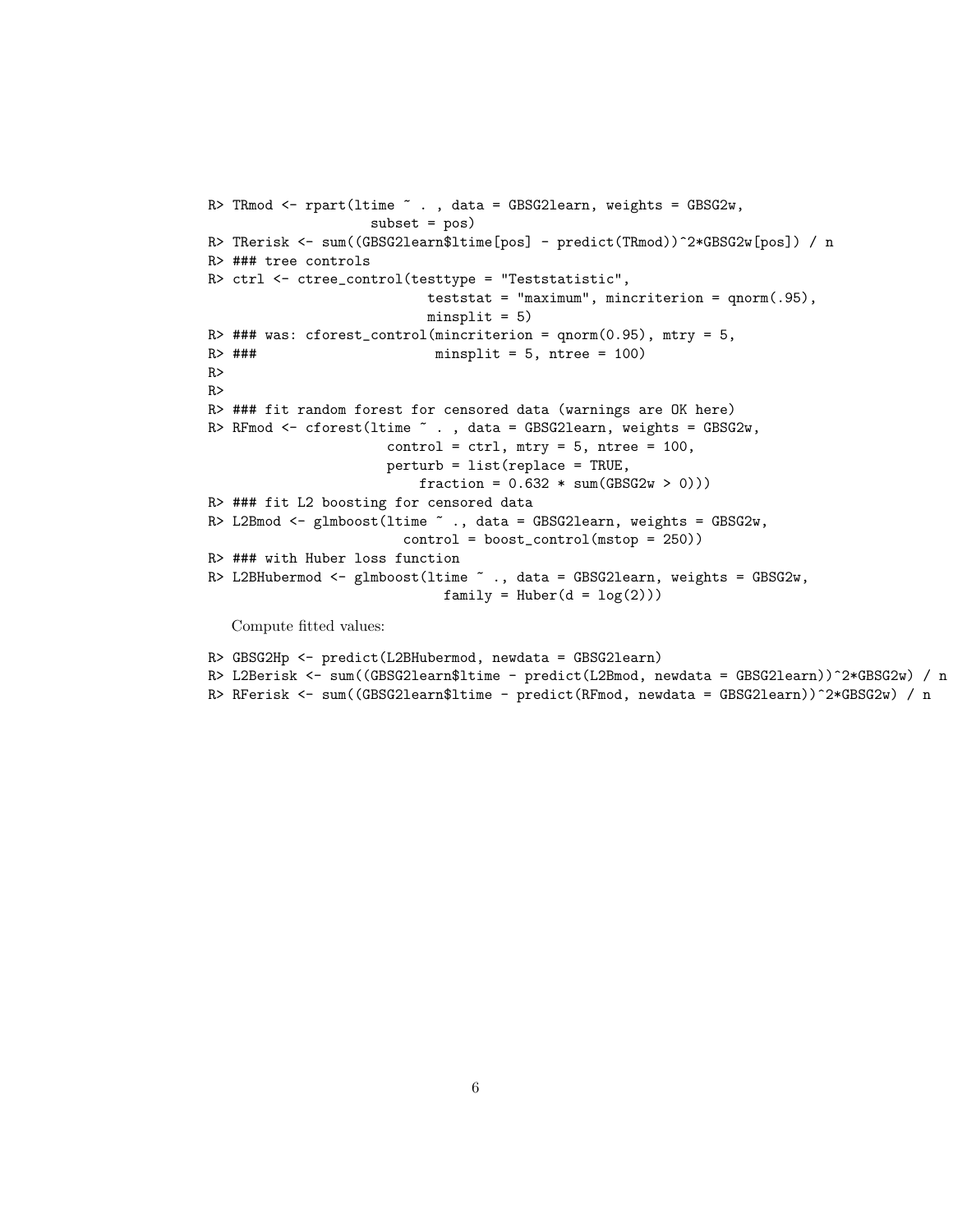R> plot(aic <- AIC(L2Bmod))



Figure 3: AIC criterion for GBSG2 data.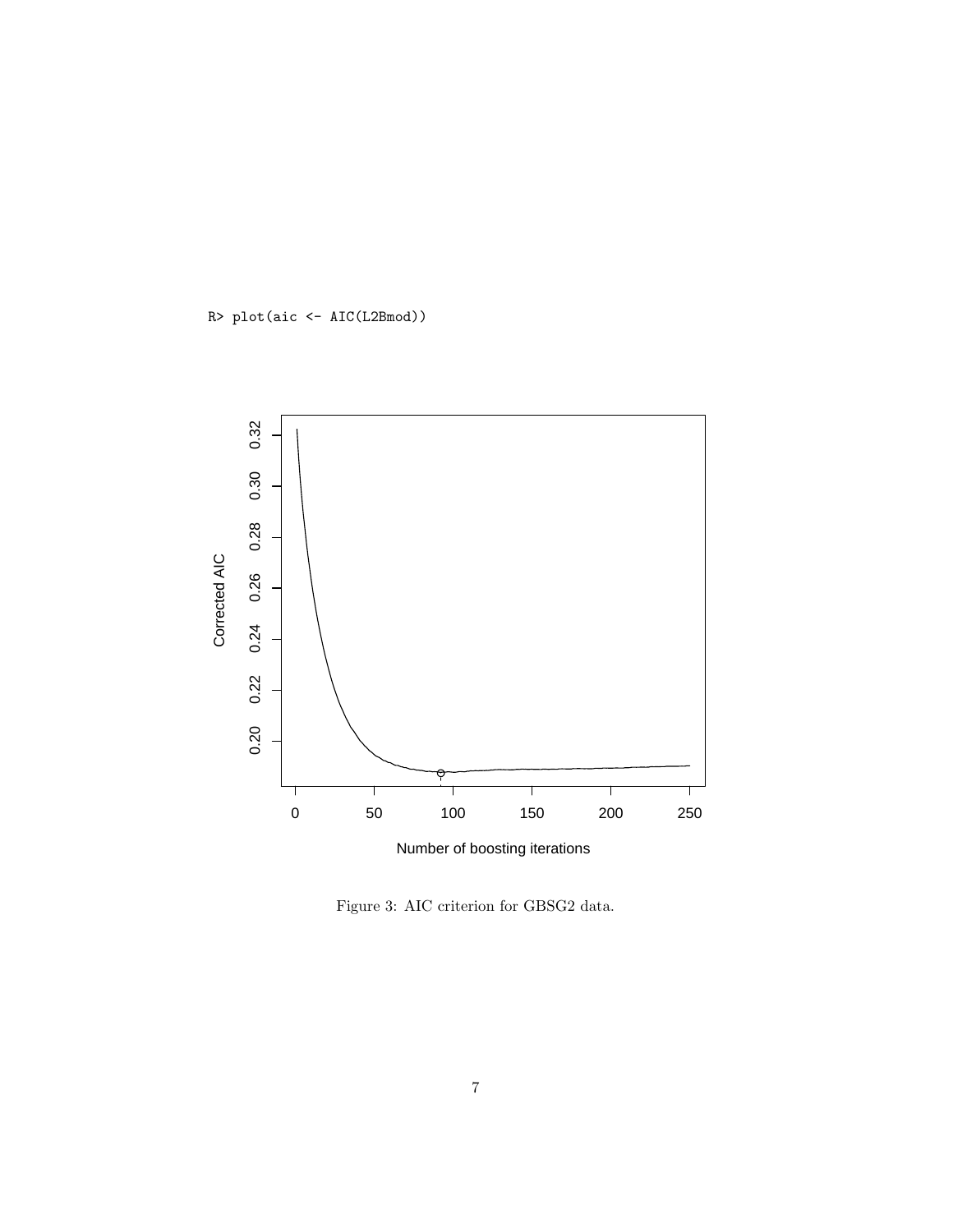

Figure 4: GBSG-2 data: Reproduction of Figure 3.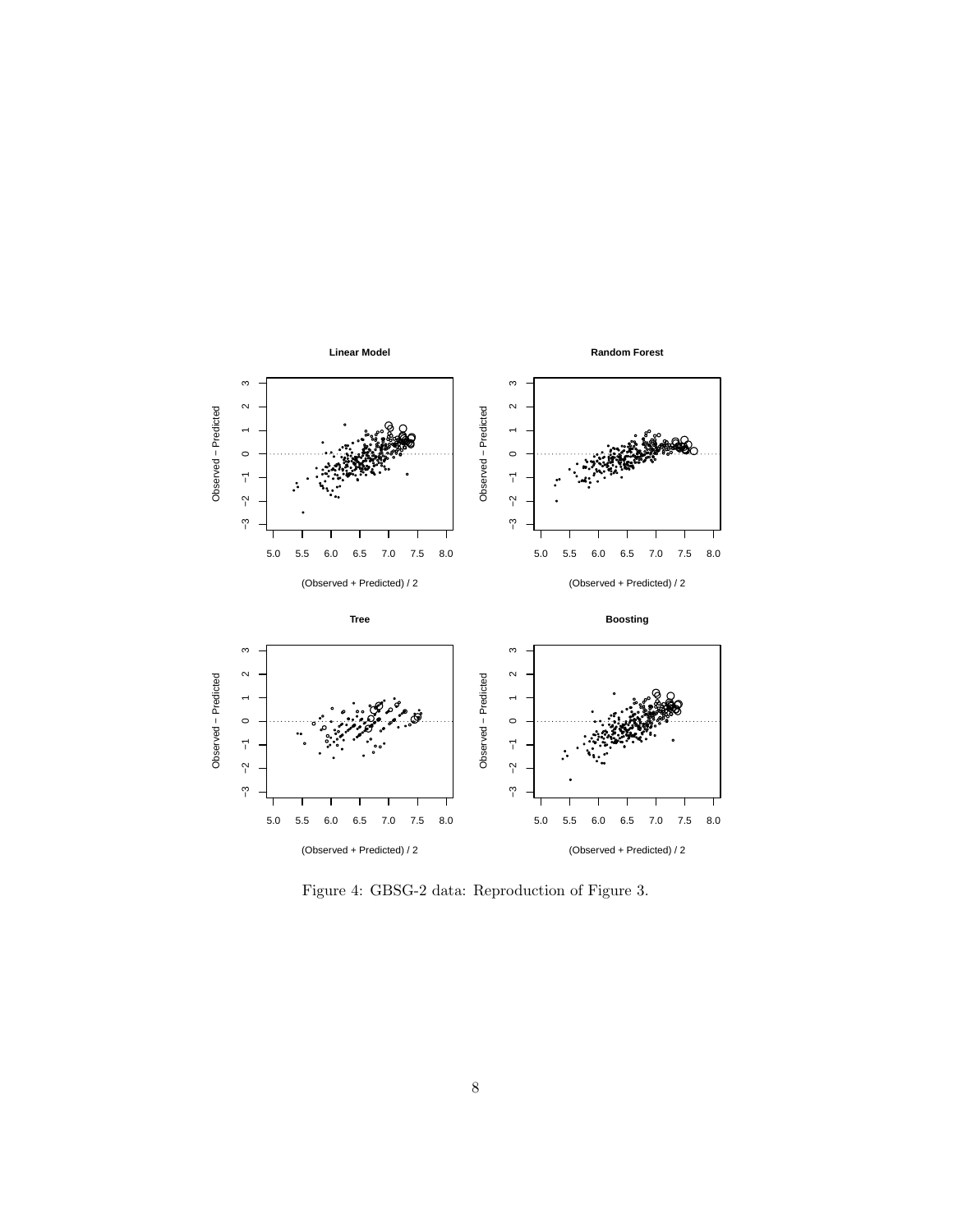

Figure 5: GBSG-2 data: Reproduction of Figure 5.  $\,$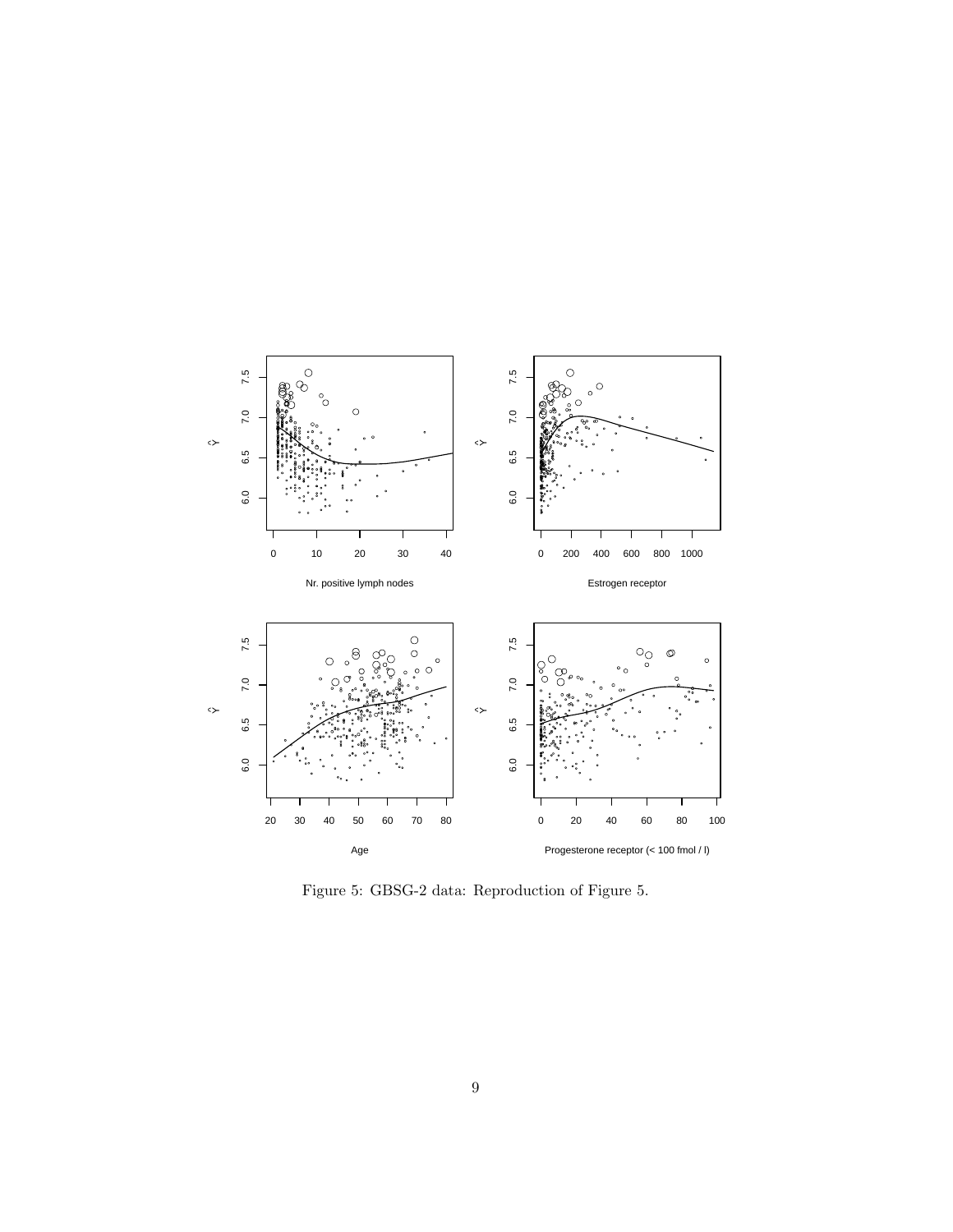

Figure 6: GBSG-2 data: Reproduction of Figure 6.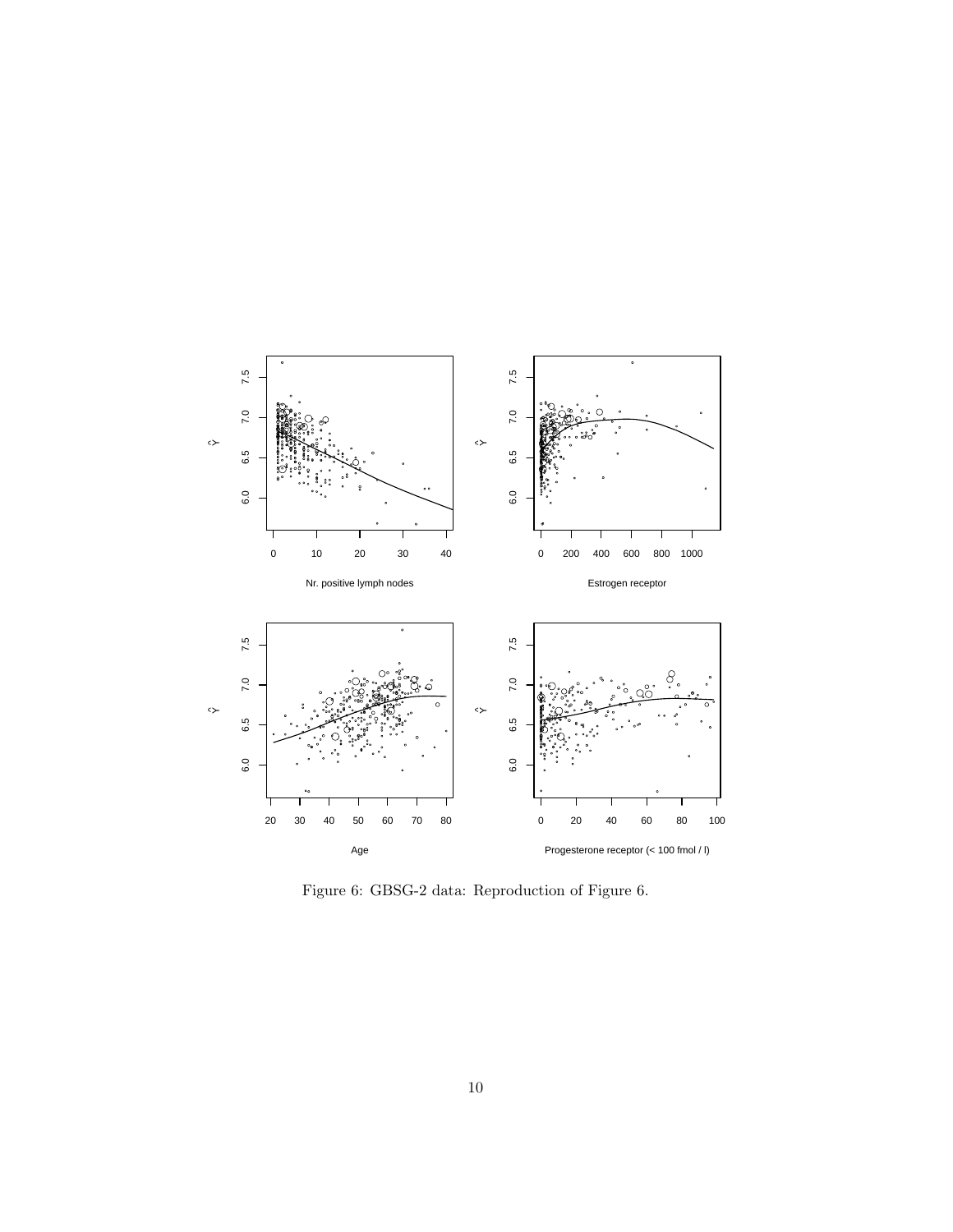

Figure 7: GBSG-2 data: Reproduction of Figure 7.  $\,$